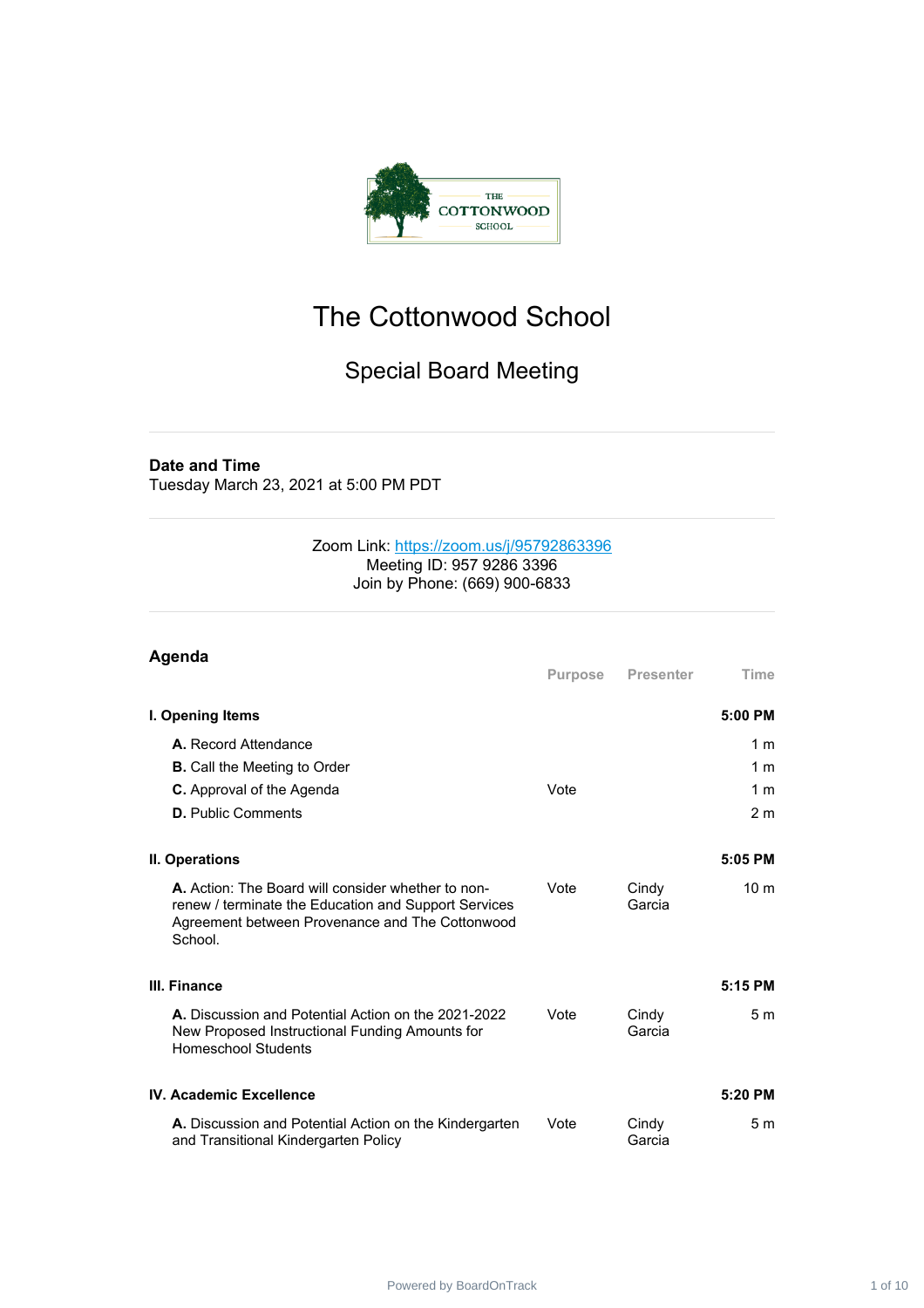| The Cottonwood School - Special Board Meeting - Agenda - Tuesday March 23, 2021 at 5:00 PM                                                                                                                                                                                                                                                                                                                                                                                                                                                                                                                                                                                                                                                                                                                                                                                                                                                                                                                                                                                                                                                                                                                                                                                                                                                                                                                                                                                                                                                                                                                                                                                                                                                          |                              |                  |                                  |         |  |  |
|-----------------------------------------------------------------------------------------------------------------------------------------------------------------------------------------------------------------------------------------------------------------------------------------------------------------------------------------------------------------------------------------------------------------------------------------------------------------------------------------------------------------------------------------------------------------------------------------------------------------------------------------------------------------------------------------------------------------------------------------------------------------------------------------------------------------------------------------------------------------------------------------------------------------------------------------------------------------------------------------------------------------------------------------------------------------------------------------------------------------------------------------------------------------------------------------------------------------------------------------------------------------------------------------------------------------------------------------------------------------------------------------------------------------------------------------------------------------------------------------------------------------------------------------------------------------------------------------------------------------------------------------------------------------------------------------------------------------------------------------------------|------------------------------|------------------|----------------------------------|---------|--|--|
|                                                                                                                                                                                                                                                                                                                                                                                                                                                                                                                                                                                                                                                                                                                                                                                                                                                                                                                                                                                                                                                                                                                                                                                                                                                                                                                                                                                                                                                                                                                                                                                                                                                                                                                                                     | Purpose                      | <b>Presenter</b> | Time                             |         |  |  |
| V. Closing Items                                                                                                                                                                                                                                                                                                                                                                                                                                                                                                                                                                                                                                                                                                                                                                                                                                                                                                                                                                                                                                                                                                                                                                                                                                                                                                                                                                                                                                                                                                                                                                                                                                                                                                                                    |                              |                  | 5:25 PM                          |         |  |  |
| A. Board of Directors Comments & Requests<br><b>B.</b> Announcement of Next Regular Scheduled Board<br>Meeting                                                                                                                                                                                                                                                                                                                                                                                                                                                                                                                                                                                                                                                                                                                                                                                                                                                                                                                                                                                                                                                                                                                                                                                                                                                                                                                                                                                                                                                                                                                                                                                                                                      | <b>Discuss</b><br><b>FYI</b> | Dr.<br>Norman    | 2 <sub>m</sub><br>1 <sub>m</sub> |         |  |  |
| April 20, 2021                                                                                                                                                                                                                                                                                                                                                                                                                                                                                                                                                                                                                                                                                                                                                                                                                                                                                                                                                                                                                                                                                                                                                                                                                                                                                                                                                                                                                                                                                                                                                                                                                                                                                                                                      |                              | Lorenz           |                                  |         |  |  |
| • Closed Session at 6:00 pm<br>• Open Session at 7:00 pm                                                                                                                                                                                                                                                                                                                                                                                                                                                                                                                                                                                                                                                                                                                                                                                                                                                                                                                                                                                                                                                                                                                                                                                                                                                                                                                                                                                                                                                                                                                                                                                                                                                                                            |                              |                  |                                  |         |  |  |
| C. Adjourn Meeting                                                                                                                                                                                                                                                                                                                                                                                                                                                                                                                                                                                                                                                                                                                                                                                                                                                                                                                                                                                                                                                                                                                                                                                                                                                                                                                                                                                                                                                                                                                                                                                                                                                                                                                                  | Vote                         |                  |                                  |         |  |  |
| members of the public to have an account or login. Please either utilize the chat option<br>to communicate with the administrative team your desire to address the board or simply<br>communicate orally your desire to address the board when the board asks for public<br>comments. Members of the public are permitted to comment on both non-agenda item<br>matters and agenda item matters when public comment is called. Speakers may be called<br>in the order that requests are received. We ask that comments are limited to 2 minutes each,<br>with no more than 15 minutes per single topic so that as many people as possible may be<br>heard. If a member of the public utilizes a translator to address the board, those individuals<br>are allotted 4 minutes each. If the board utilizes simultaneous translation equipment in a<br>manner that allows the board to hear the translated public testimony simultaneously, those<br>individuals are allotted 2 minutes each. By law, the Board is allowed to take action only<br>on items on the agenda. The Board may, at its discretion, refer a matter to school staff or<br>calendar the issue for future discussion.<br>Note: The Governing Board encourages those with disabilities to participate fully in the<br>public meeting process. If you need a disability-related modification or accommodation,<br>including auxiliary aids or services, to participate in the public meeting, please contact the<br>Governing Board Office at (562) 584-0427 at least 48 hours before the scheduled board<br>meeting so every reasonable effort can be made to accommodate you. (Government Code<br>§ 54954.2; Americans with Disabilities Act of 1990, § 202 (42 U.S.C. § 12132)). |                              |                  |                                  |         |  |  |
| Powered by BoardOnTrack                                                                                                                                                                                                                                                                                                                                                                                                                                                                                                                                                                                                                                                                                                                                                                                                                                                                                                                                                                                                                                                                                                                                                                                                                                                                                                                                                                                                                                                                                                                                                                                                                                                                                                                             |                              |                  |                                  | 2 of 10 |  |  |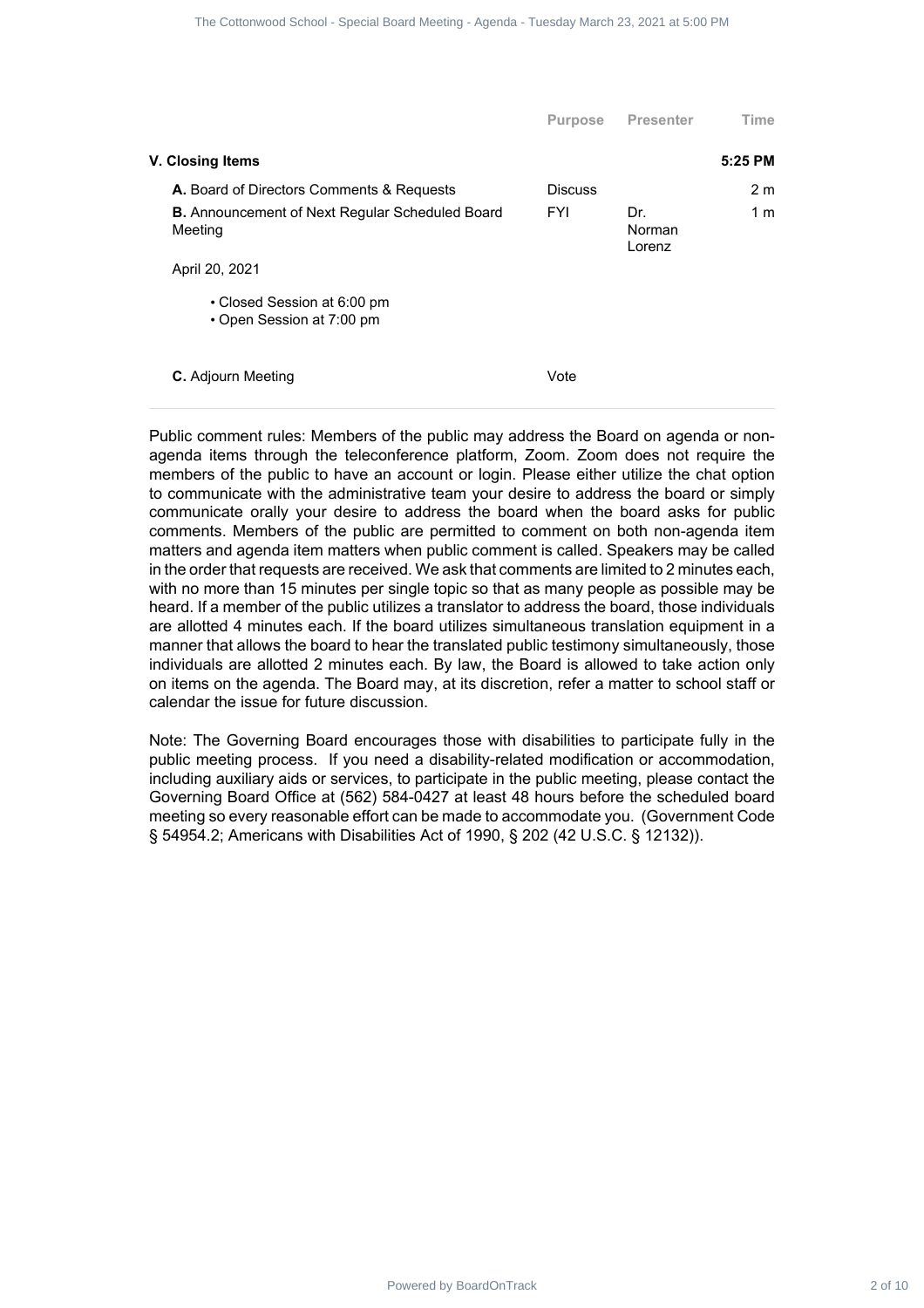## Cover Sheet

### Action: The Board will consider whether to non-renew / terminate the Education and Support Services Agreement between Provenance and The Cottonwood School.

|                                                                                                         | The Cottonwood School - Special Board Meeting - Agenda - Tuesday March 23, 2021 at 5:00 PM                                                                                                              |         |
|---------------------------------------------------------------------------------------------------------|---------------------------------------------------------------------------------------------------------------------------------------------------------------------------------------------------------|---------|
|                                                                                                         |                                                                                                                                                                                                         |         |
|                                                                                                         | <b>Cover Sheet</b>                                                                                                                                                                                      |         |
|                                                                                                         | Action: The Board will consider whether to non-renew /<br>terminate the Education and Support Services Agreement<br>between Provenance and The Cottonwood School.                                       |         |
| Section:<br>Item:<br>Cottonwood School.<br><b>Purpose:</b><br>Submitted by:<br><b>Related Material:</b> | II. Operations<br>A. Action: The Board will consider whether to non-renew /<br>terminate the Education and Support Services Agreement between Provenance and The<br>Vote<br><b>Board Resolution.pdf</b> |         |
|                                                                                                         |                                                                                                                                                                                                         |         |
|                                                                                                         | Powered by BoardOnTrack                                                                                                                                                                                 | 3 of 10 |
|                                                                                                         |                                                                                                                                                                                                         |         |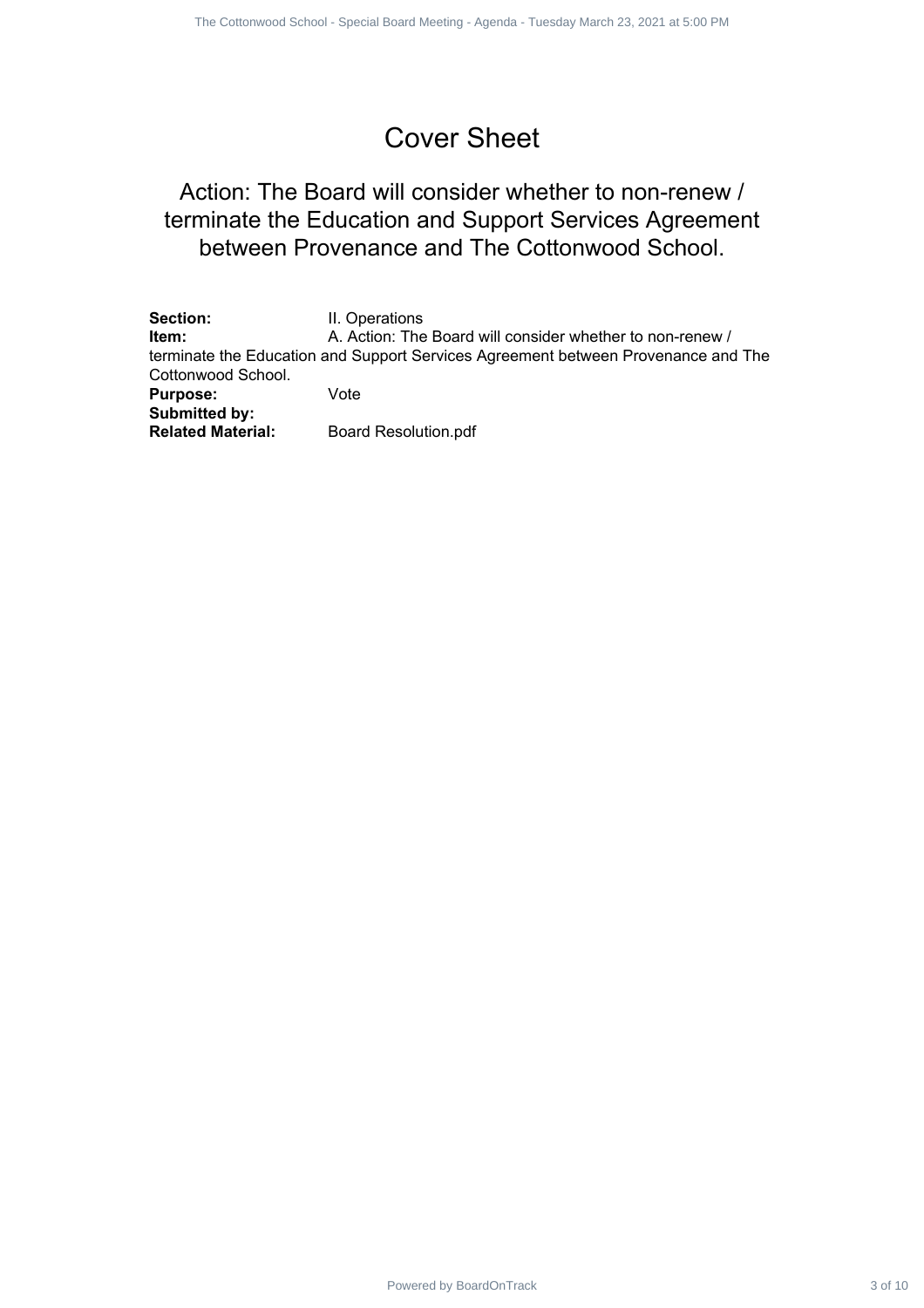

**The Cottonwood School** 7006 Rossmore Lane, El Dorado Hills, CA 95762 Phone (530) 285-2578| Fax (530) 285-2580

#### **RESOLUTION OF THE BOARD OF DIRECTORS OF THE COTTONWOOD SCHOOL TO NON-RENEW / TERMINATE THE EDUCATION AND SUPPORT SERVICES AGREEMENT BETWEEN PROVENANCE AND THE COTTONWOOD SCHOOL**

**WHEREAS**, The Cottonwood School ("Cottonwood") and Provenance (d/b/a ThinkSuite d/b/a Inspire District Office) ("Provenance") entered into a one year Education and Support Services Agreement (the "Agreement") for Provenance to deliver educational goods and task-related services to be performed at the direction of Cottonwood's governing body;

**WHEREAS**, the Agreement commenced on July 1, 2020 and will continue through June 30, 2021;

**WHEREAS**, regarding non-renewal, the Agreement provides: "This Agreement will be automatically renewed for a new 12-month term (July 1st through June 30th ("Renewal Term") unless either Party provide Notice as set forth in section 20 of this agreement prior to April 1, 2021 (and April 1st for each subsequent year that the Agreement has been renewed) that it will not be renewed."; **Profits and Contract 4 of 10** The Cottonwood School - Special Board Meeting - Agenda - Special Board Cottonwood School - Special Board Meeting - Special Board Meeting - Special Board Meeting - Special Board Meeting - Spe

**WHEREAS**, Section 14(a) of the Agreement on Termination additionally provides that prior to April 1, 2021, Cottonwood may terminate the Agreement without cause or financial penalty;

**WHEREAS**, the Board deems it to be in the best interest of The Cottonwood School to nonrenew/terminate the Agreement;

**NOW THEREFORE, BE IT RESOLVED**, the Board hereby elects to nonrenew/terminate the Agreement; and

**BE IT RESOLVED FURTHER**, that the Board of Directors hereby authorizes the Executive Director to execute any and all documents as necessary to non-renewing/terminating the Agreement before April 1, 2021.

**IN WITNESS THEREOF,** the Board of Directors has adopted the above resolution by the following vote at a duly-noticed meeting:

AYES:

NOES: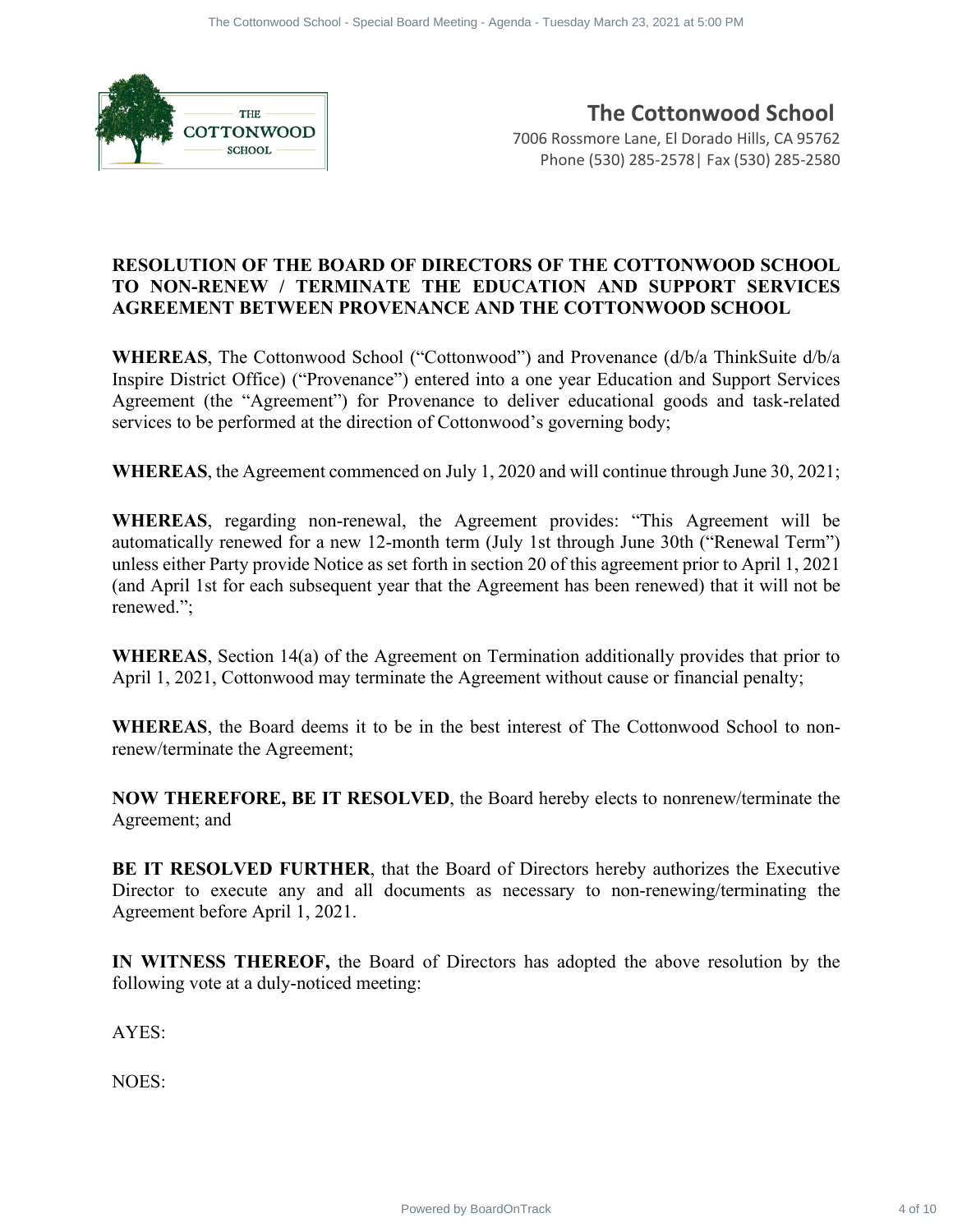

#### **The Cottonwood School**

7006 Rossmore Lane, El Dorado Hills, CA 95762 Phone (530) 285-2578| Fax (530) 285-2580

ABSTENTIONS:

By: \_\_\_\_\_\_\_\_\_\_\_\_\_\_\_\_\_\_\_\_\_\_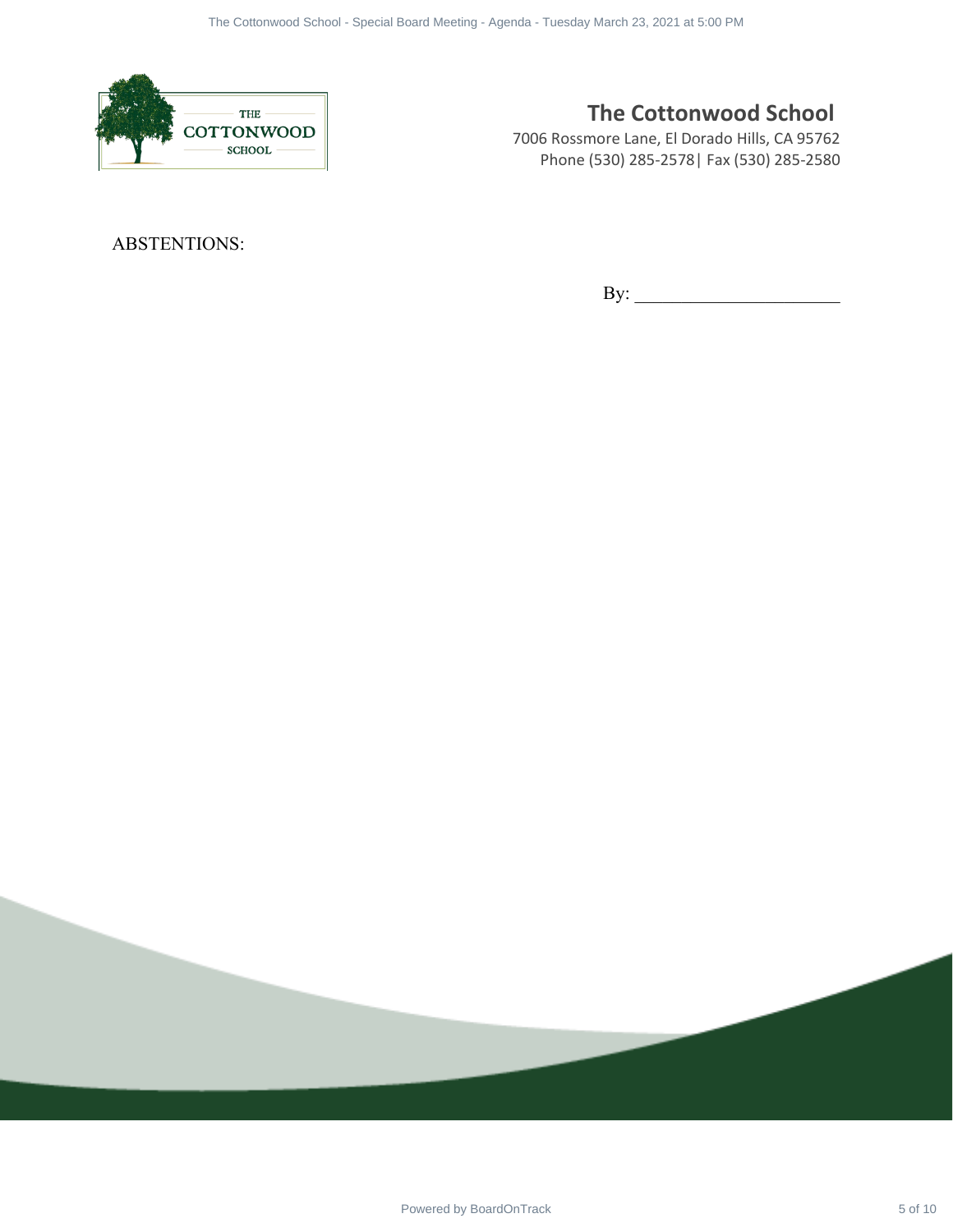## Cover Sheet

### Discussion and Potential Action on the 2021-2022 New Proposed Instructional Funding Amounts for Homeschool **Students**

|                                                                                   | The Cottonwood School - Special Board Meeting - Agenda - Tuesday March 23, 2021 at 5:00 PM                                                                                            |  |         |
|-----------------------------------------------------------------------------------|---------------------------------------------------------------------------------------------------------------------------------------------------------------------------------------|--|---------|
|                                                                                   |                                                                                                                                                                                       |  |         |
|                                                                                   | <b>Cover Sheet</b>                                                                                                                                                                    |  |         |
|                                                                                   | Discussion and Potential Action on the 2021-2022 New<br>Proposed Instructional Funding Amounts for Homeschool<br><b>Students</b>                                                      |  |         |
| Section:<br>Item:<br><b>Purpose:</b><br>Submitted by:<br><b>Related Material:</b> | III. Finance<br>A. Discussion and Potential Action on the 2021-2022 New<br>Proposed Instructional Funding Amounts for Homeschool Students<br>Vote<br>New Proposed Funding Amounts.pdf |  |         |
|                                                                                   |                                                                                                                                                                                       |  |         |
|                                                                                   |                                                                                                                                                                                       |  |         |
|                                                                                   |                                                                                                                                                                                       |  |         |
|                                                                                   |                                                                                                                                                                                       |  |         |
|                                                                                   |                                                                                                                                                                                       |  |         |
|                                                                                   |                                                                                                                                                                                       |  |         |
|                                                                                   |                                                                                                                                                                                       |  |         |
|                                                                                   | Powered by BoardOnTrack                                                                                                                                                               |  | 6 of 10 |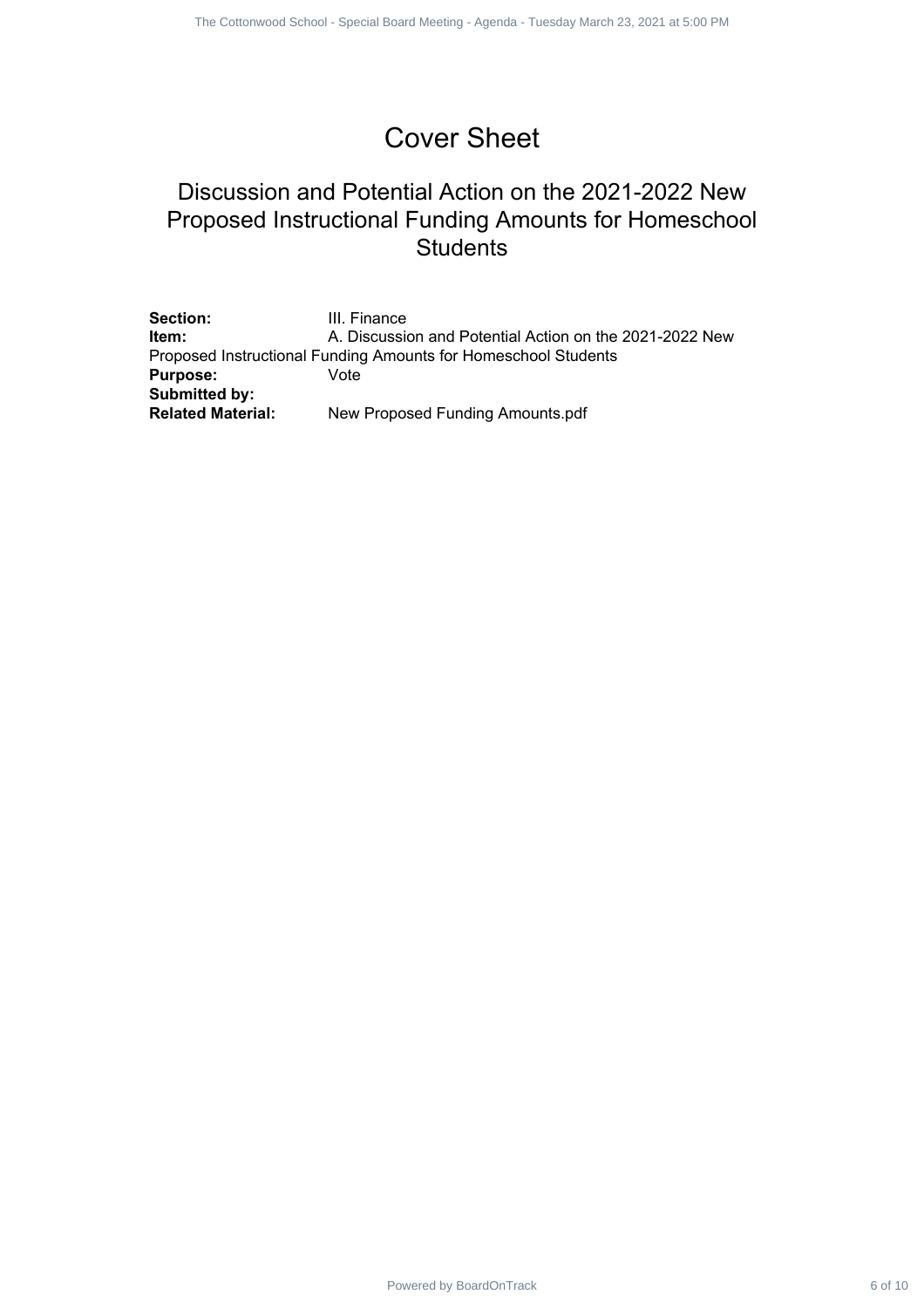

### **New Proposed Funding Amounts**

#### **TK/Extended K - 8th Grade**

|                                                                                                                              |                              | The Cottonwood School - Special Board Meeting - Agenda - Tuesday March 23, 2021 at 5:00 PM |                                             |                              |                                        |                                             |
|------------------------------------------------------------------------------------------------------------------------------|------------------------------|--------------------------------------------------------------------------------------------|---------------------------------------------|------------------------------|----------------------------------------|---------------------------------------------|
|                                                                                                                              |                              |                                                                                            |                                             |                              |                                        |                                             |
|                                                                                                                              |                              |                                                                                            |                                             |                              |                                        |                                             |
|                                                                                                                              |                              |                                                                                            |                                             |                              |                                        |                                             |
| THE<br>COTTONWOOD<br>${\tt SCHOOL}$                                                                                          |                              | <b>New Proposed Funding Amounts</b>                                                        |                                             |                              |                                        |                                             |
|                                                                                                                              |                              | TK/Extended                                                                                |                                             |                              | $K - 8th$ Grade                        |                                             |
| 2021-2022                                                                                                                    |                              | <b>TK/Extended (sibling) TK</b>                                                            |                                             |                              | $K-8$                                  |                                             |
| <b>ENROLLMENT DATE</b><br>(SIGNED MA REQUIRED)                                                                               | <b>TOTAL</b><br><b>FUNDS</b> | <b>FUNDS UPON</b><br><b>ENROLLMENT</b>                                                     | <b>DECEMBER</b><br>1ST<br><b>FUNDS DROP</b> | <b>TOTAL</b><br><b>FUNDS</b> | <b>FUNDS UPON</b><br><b>ENROLLMENT</b> | <b>DECEMBER</b><br>1ST<br><b>FUNDS DROP</b> |
| $7/1 - 10/15/21$                                                                                                             | 1000                         | 700                                                                                        | 300                                         | 2700                         | 1600                                   | 1100                                        |
| 10/18 - 11/12/21                                                                                                             | 750                          | 450                                                                                        | 300                                         | 1950                         | 850                                    | 1100                                        |
| $11/15 - 1/7/22$                                                                                                             | 500                          | 500                                                                                        |                                             | 1300                         | 1300                                   |                                             |
| $1/10 - 3/11/22$                                                                                                             | 250                          | 250                                                                                        |                                             | 650                          | 650                                    |                                             |
|                                                                                                                              |                              | <b>High School</b>                                                                         |                                             |                              |                                        |                                             |
| 2021-2022                                                                                                                    |                              | $9 - 12$                                                                                   |                                             |                              |                                        |                                             |
| <b>ENROLLMENT DATE</b><br>(SIGNED MA REQUIRED)                                                                               | <b>TOTAL</b><br><b>FUNDS</b> | <b>FUNDS UPON</b><br><b>ENROLLMENT</b>                                                     | <b>DECEMBER</b><br>1ST<br><b>FUNDS DROP</b> |                              |                                        |                                             |
| $7/1 - 10/1/21$                                                                                                              | 3000                         | 1900                                                                                       | 1100                                        |                              |                                        |                                             |
| 10/4 - 10/29/21                                                                                                              | 2250                         | 1150                                                                                       | 1100                                        |                              |                                        |                                             |
| $11/1 - 1/31/22$ *                                                                                                           | 1500                         | 1500                                                                                       |                                             |                              |                                        |                                             |
| $2/1 - 3/1/22**$                                                                                                             | 750                          | 750                                                                                        |                                             |                              |                                        |                                             |
| *High School students enrolling after November 1, 2021 will start January 10, 2022, at the beginning of the second semester. |                              |                                                                                            |                                             |                              |                                        |                                             |
| ** High School enrollment closes March 1, 2022. This allows for adequate time for students to complete their courses         |                              |                                                                                            |                                             |                              |                                        |                                             |
| *** Funding subject to change if legislature changes                                                                         |                              |                                                                                            |                                             |                              |                                        |                                             |
|                                                                                                                              |                              |                                                                                            |                                             |                              |                                        |                                             |
|                                                                                                                              |                              |                                                                                            |                                             |                              |                                        |                                             |
|                                                                                                                              |                              |                                                                                            |                                             |                              |                                        |                                             |
|                                                                                                                              |                              |                                                                                            |                                             |                              |                                        |                                             |
|                                                                                                                              |                              |                                                                                            |                                             |                              |                                        |                                             |
|                                                                                                                              |                              |                                                                                            |                                             |                              |                                        |                                             |
|                                                                                                                              |                              |                                                                                            |                                             |                              |                                        |                                             |
|                                                                                                                              |                              |                                                                                            |                                             |                              |                                        |                                             |
|                                                                                                                              |                              | Powered by BoardOnTrack                                                                    |                                             |                              |                                        | 7 of 10                                     |

| 2021-2022                                      | $9 - 12$                     |                                        |                                             |  |
|------------------------------------------------|------------------------------|----------------------------------------|---------------------------------------------|--|
| <b>ENROLLMENT DATE</b><br>(SIGNED MA REQUIRED) | <b>TOTAL</b><br><b>FUNDS</b> | <b>FUNDS UPON</b><br><b>ENROLLMENT</b> | <b>DECEMBER</b><br>1ST<br><b>FUNDS DROP</b> |  |
| $7/1 - 10/1/21$                                | 3000                         | 1900                                   | 1100                                        |  |
| 10/4 - 10/29/21                                | 2250                         | 1150                                   | 1100                                        |  |
| $11/1 - 1/31/22$ *                             | 1500                         | 1500                                   |                                             |  |
| $2/1 - 3/1/22**$                               | 750                          | 750                                    |                                             |  |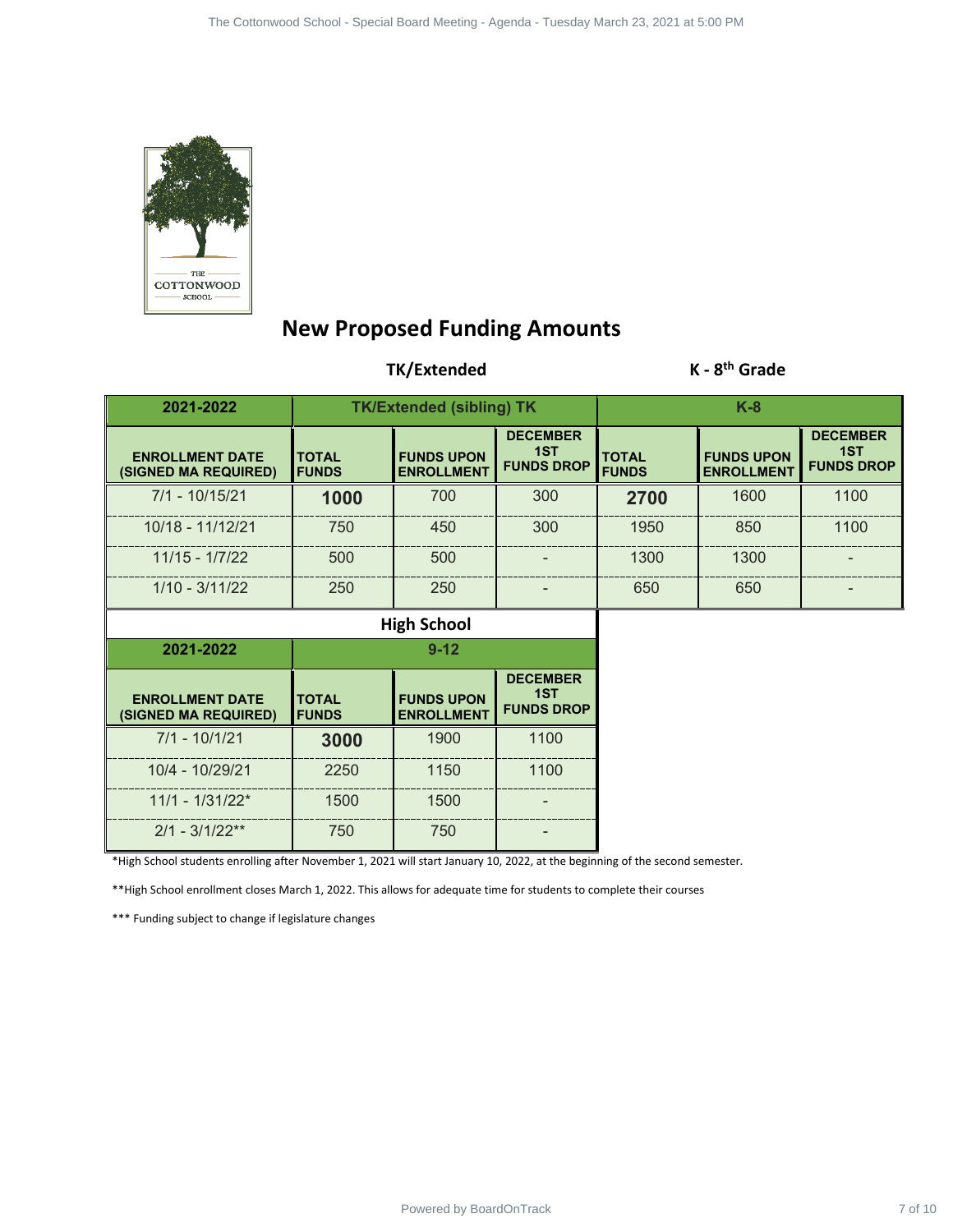## Cover Sheet

### Discussion and Potential Action on the Kindergarten and Transitional Kindergarten Policy

Section: **IV. Academic Excellence Item:** A. Discussion and Potential Action on the Kindergarten and Transitional Kindergarten Policy **Purpose:** Vote **Submitted by: Related Material:** redlined Kindergarten\_and\_TK\_Policy\_V3\_-\_Cottonwood v1 (KMH).pdf Powered By Power School - Special Boardon<br>
Recursion and Polential Action on the Kindergarten and<br>
Transitional Kindergarten Policy<br>
A December Board Meeting - Special Board Meeting<br>
- A December Boardon<br>
Meeting - V3<br>
- W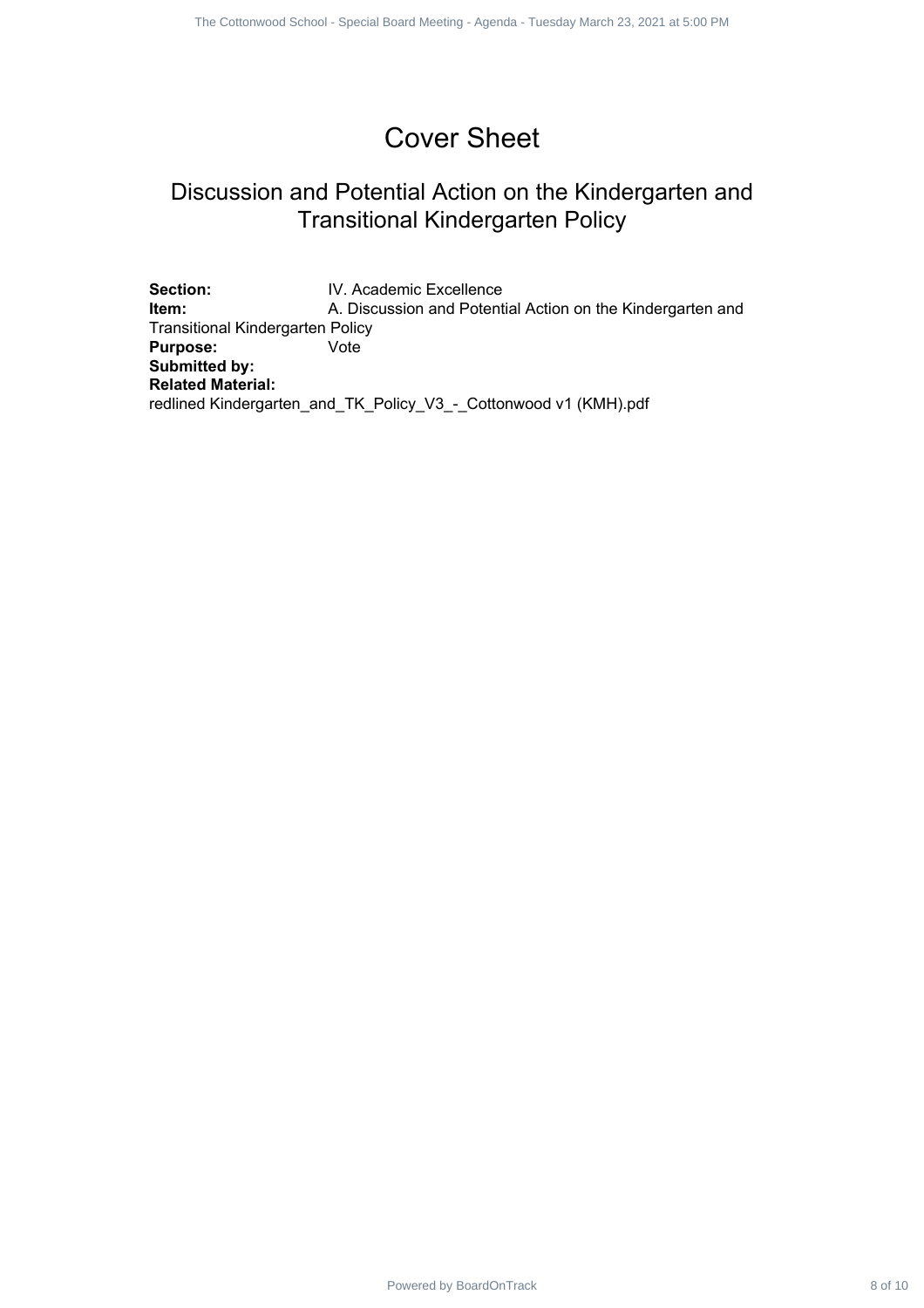

# Kindergarten and Transitional Kindergarten Policy

The Cottonwood School is committed to providing educational instruction to all students. The Executive Director or designee shall ensure that the Charter School provides a non-discriminatory and equal enrollment process for students of Transitional Kindergarten and Kindergarten age, in compliance with current state requirements.

The purpose of The Cottonwood School Governing Board approving this Kindergarten and Transitional Kindergarten Policy is to accomplish the following:

- 1. Establish the Enrollment in Kindergarten
- 2. Establish the Enrollment for Transitional Kindergarten Eligible Students
- 3. Establish the Enrollment for Extended Transition Kindergarten for current siblings
- 4. Establish Enrollment in Transitional Kindergarten
- 5. Outline Adherence to All Non-Discrimination Laws
- **1. Enrollment in Kindergarten:** Pursuant to EC 48000(a), a child is eligible for kindergarten if the child will have their fifth birthday by September 1.
- **2. Enrollment in Kindergarten for Transitional Kindergarten Eligible Students:** Pursuant to EC 48000(b), A child having attained the age of five years at any time during the school year with the approval of the parent or guardian, may be admitted to kindergarten subject to the following conditions:
- The governing board determines that the admittance is in the best interests of the child. Determination will be based on standard criteria set by school administration and is based on standardized guidelines for academic and developmental readiness for kindergarten. Staff determination of grade level placement will be made based on multiple measures including grade level appropriate formal assessments and student observations. Powered by Board Contract 9 of 10 The Contract 9 of 10 The Contract 9 of 10 The Contract 9 of 10 The Contract 9 of 10 The Contract 9 of 10 The Contract 9 of 10 The Contract 9 of 10 The Contract School provides a non-discr
	- The parent or guardian is given information regarding the advantages and disadvantages and any other explanatory information about the effect of this early admittance.
	- •
- **3. Enrollment in Transitional Kindergarten:** Pursuant to EC 48000(c)(3)(B)(i), Transitional Kindergarten is the first year of a two-year kindergarten program that uses a modified kindergarten curriculum that is age and developmentally appropriate.

Enrollment in Extended Transitional Kindergarten: For the 20210-224 school year only, students that are siblings of currently enrolled students must be five years old between September  $2<sup>nd</sup>$  and February 28 to qualify for transitional kindergarten, subject to the conditions identified below. For the  $20210-221$  school year, all other